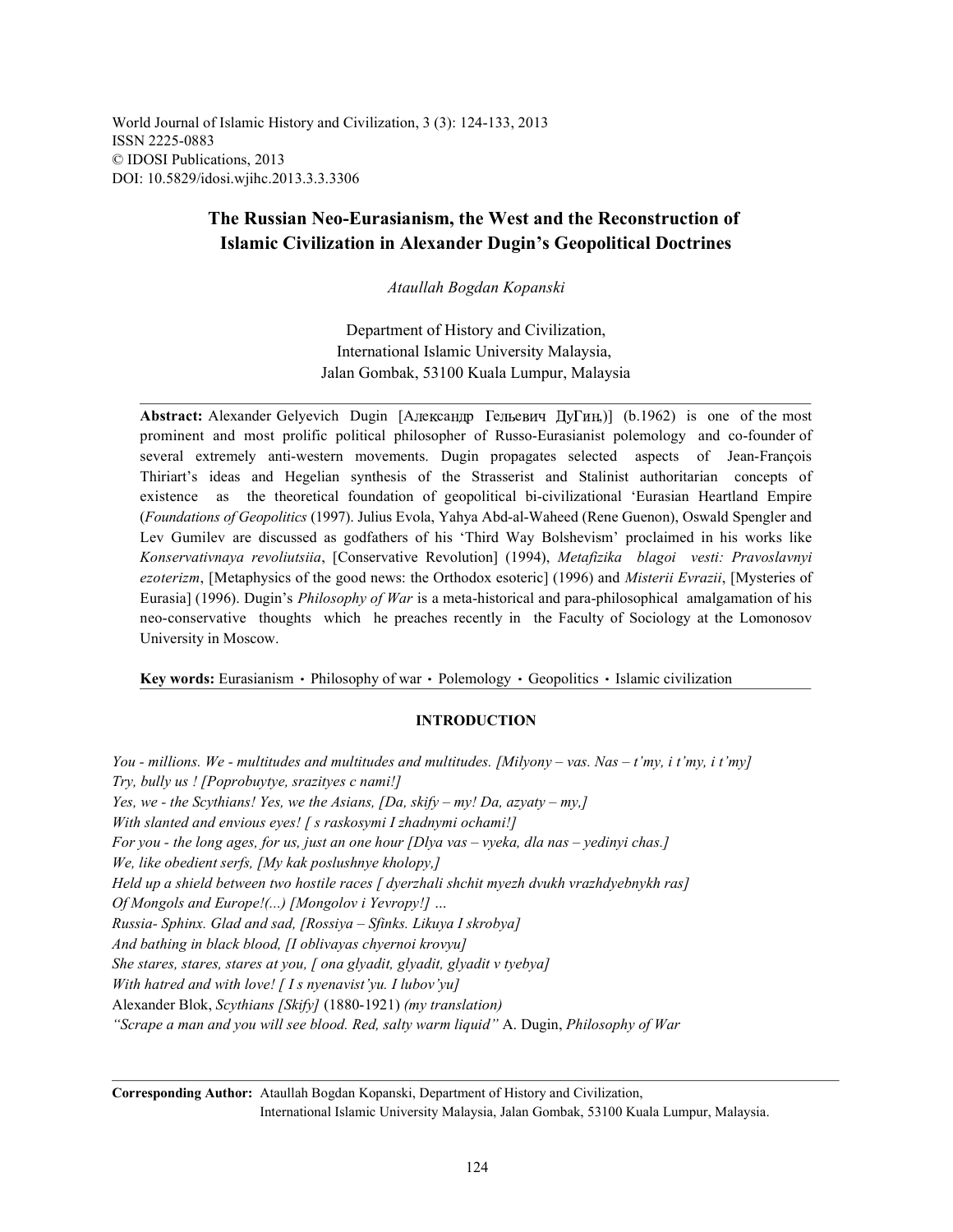component of the Russian Philosophy had been founded Pyotr. N. Savitsky, Pyotr. P. Suvchinskiy, Dimitr. S. collectively in 1920s among Russian emigrants in Sophia, Mirsky, Konstantin. *H*cheidze, Pyotr. Atrapov and Prague, Berlin, Harbin and Paris. It was then revived as an Sergyei. Efron. Philosopher Georges Florovsky was conceptual reservoir for those politician rulers of Kremlin initially a supporter, but backed out of the organization who dream about the new Russian empire after the claiming it "raises the right questions", but "poses the downfall of the Soviet Union in the late 1980s. wrong answers". A significant influence of the doctrine Eurasianism had been profoundly reformed by Lev of the *Evrazyatsov* can be found in Nikolai Berdyaev's Gumilev, a charismatic philosopher-historian from essay "*The Sources and Meaning of Russian* Moscow who died in 1992. Alexander Dugin is his most *Communism*". By 1929, the *Evrazyatsy* had ceased ambitious student and successor. Eurasianist publishing their periodical and had faded quickly conservative anti-liberty bolshevism shaped by Gumilev from the Russian emigre community. Lev Gumilev is and Dugin is a doctrine characterized by intellectual often cited as the the last post-Savitzkist Eurasianist. haziness, poetical mythology and epistemological Gumilev's developed his own conception of ethnogenesis incoherence which proclaims that Russian Eurasia is an and the notion of "passionarity". His theory of unique, separate geo-historical 'sixth part of the mankind' ethnogenesis: that the Mongol occupation of 1240 - 1480 which does not belong to either European or Asian CE known as the *Tatarskoye yarmo* "Tatar yoke" had civilizations. Dugin attempts to prove the homogeneity shielded the emergent Russian ethnos from the of 'Russiasia' using geopolitical, archeological, aggressive Latin-Catholicism of Poland, allowing it to gain ecological, historical, economical, cultural, time to achieve maturity. The idea of Eurasianism anthropological records, as well as spiritual union contrasts with Konstantin Leontyev's "Byzantism", which between ethnic and racial groups which made them a is similar in its rejection of the West, but identifies with special supra-national community of Russians with a the Byzantine Empire rather than with Central Asian tribal distinct identity which is more Asian than Slavic. culture. Outside Russia, in the late 1990s Eurasianism has In Gumilev's historical studies, the Mongols had been gained some following in Turkey among ultra-nationalist not oppressors or destroyers of Russia but her protectors (*ulusalcý*) groups and the old "Turanists". The most and teachers. Gumilev disagreed with the opinions of the prominent figure who is associated with Dugin is Dopu majority of Russian historians, that the history of Russia Perinçek, the leader of the Turkish Workers' Party, a clone began when Russia was Christianized and incorporated of the Russian National Bolsheviks [4]. into the Helleno-Catholic Eastern Orthodox civilization Dugin is a voracious reader of Julius Evola and in 988 CE. He also attempt to ignore the fact that the Rene Guenon, but not their disciple. He is synthetically nomadic and sedentary peoples of the western part of both Nietzschean and Spenglerian, but even shallow the Kipchak and the River Volga's Basin embraced Islam review of his major works exposes the Leninist in 922 CE and had been integrated with the Muslim interpretation of Hegel's *Philosophy of History a* Ummah 66 years before the Christianization of the Grand *recentiori.* Especially, in his *Philosophy of War* which I Duchy of Kiev. For him as for Dugin, the Muscovy is not selected for deeper scrutiny. Dugin appeals to the "proan hair to Kievan Rus, but a legitimate successor of Russian" Muslim academe inside CIS and abroad beliving the Mongol civilization and an integral part of the that the Muslim intellectuals are naturally *protiv zapada* Jingiz-Khanid Eurasian domain. The modern Russia *i za vastokom*, ("against the West and pro-East"). But emerged from the Mongol empire and not from the he evaluate *as-sahwah al-islamiyya* (in Arabic Byzantine *Romania* [1]. **language: "Revival of Islamic faith")** in a classic

civilization encompasses Turan, Iran and the Slavic unite the New Right of the West and the Eurasianist Old Russians. In their discourse, the Eastern Orthodox Left of the ex-Soviet Union. religion ( *pravoslavye*) is a totally Eurasian and most "Today, in Russia, one can be the Eurasian fascist, important Byzantine-origin creed of Russians. The basic communist, Eurasian national Bolshevik and the common elements of Dugin's neo-Eurasianism originate *pochvennik*, Eurasian Orthodox fundamentalist, Eurasian definitely from Konstantin Leontyev's theory of 'Black eucumenist or neo-pagan and with some organic and Byzantinism'[2, 3] Slavophilic *potshviennitstvo*, Great essentialist perceptiveness of democracy, also the Russian pan-Slavism and anti-occidentalism. The key Eurasian democrat" [5].

Eurasianism as the ideological and metahistorical leaders of the *Evrazyatzy* were Prince Nikolai Trubetzkoy,

According to Gumilev and Dugin, Eurasian neoconservative terminology of "Islamic Peril" which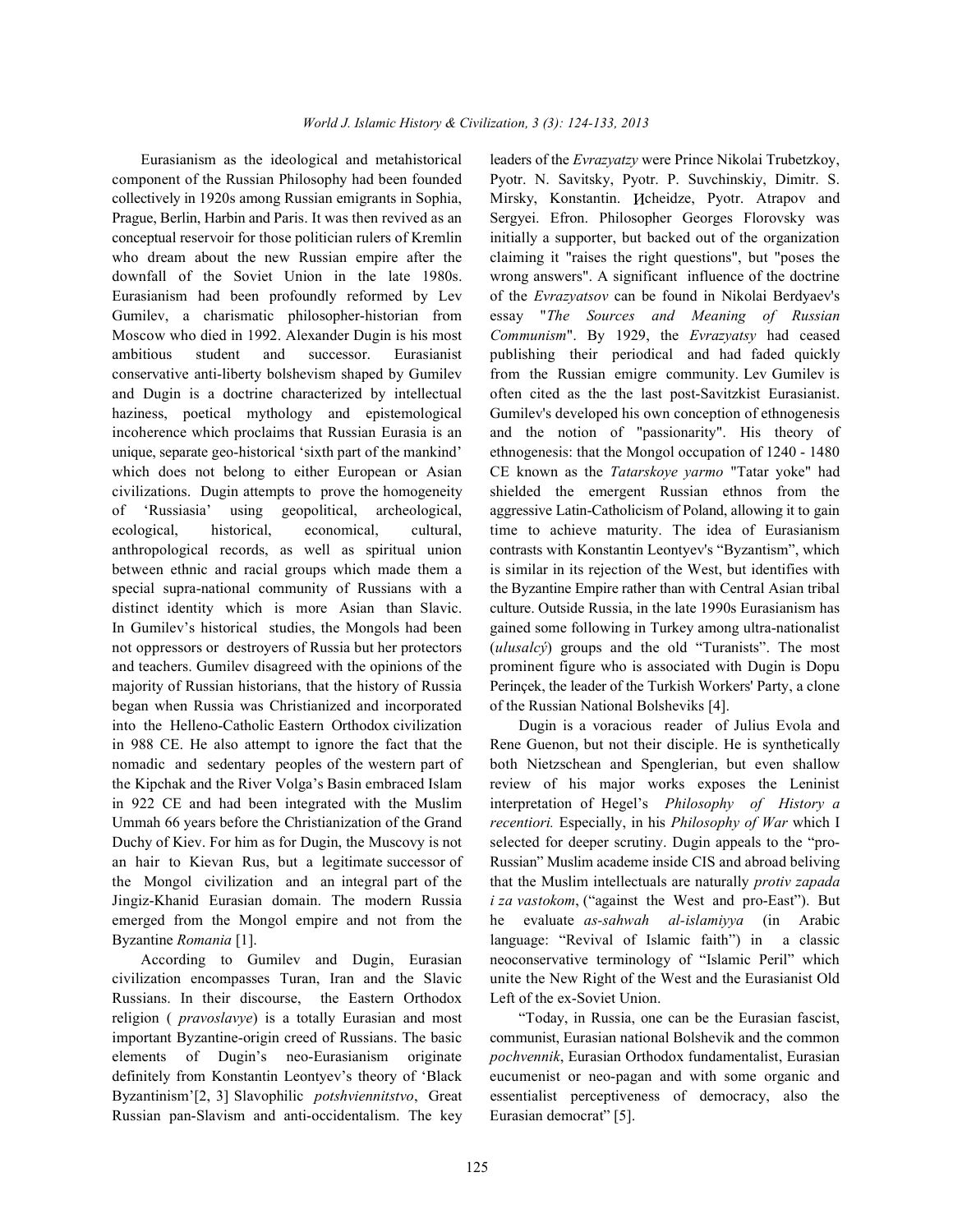replaced the early 20<sup>th</sup> century century *zheltaya ugroza* ('Yellow Peril') which was identified mostly with Japanese empire-building policy in Manchuria and Korea contested by the waning power of the tsarist Russia. Like the western neocons, he and his adherents oppose and disrespect multiculturalism when the western and eastern New Conservatives acknowledged that the very visible in the 'public space' significant number of Muslims of 'their' realms not only resist acculturation and 'cultural integration","observing values" but were able to revival the original Islamic lifestyle ferociously disparaged by the fallen secularist regimes in the geo-historical realms of the Islamic *Ummah* ("Commonwealth").

In the mirror of Eurasianist doctrines the revived Russian empire with its cultural frontiers of incompatible antagonistic civilizations and conflicting religious or civilizational traditions and its new super-national as well as supra-national or pan-nationalist identity must based solely on incorporated education. Dugin's ideas, in the context of the decline and the fall of the Soviet Union, seems to be instrumental for the Kremlin lawmakers in the development of the post-Soviet (or neo-Soviet) monocultural identity of Eurasian Greater Russia. Dugin believes that a present Russian Federation must become standardized in terms of state-sponsored culture and public identity. In his steadily amplified concept of the Eurasian identity, the Russian supremacy as a unifying force of history is the only geopolitical and metaphysical remedy for the humankind infected by the 'rotten decaying West'[6, 7].

Intensive reading of the counter-occidentalist authors led him to diagnosis that the Western old liberalism is inferior to the Russian *obshchestvo* (social cohesion) because the Atlantic liberalism encouraged personal independence and decrease the importance of the state power.

Dugin's concept of the Eurasian identity of the Russian New Empire is definitely synthesis of Mongolophile Mikhail Magnitzky's (1778-1855 CE) thoughts, Count Esper Ukhtomsky's proto-Russo-asianist manifesto of 1899 and Count Siergei Uvarov's (1786-1855 CE) orientalist studies cemented by Lev Gumilev's 'rhythms of Eurasia' but without Gumilev's opinion about the Jews as the parasite, nomadic culture-destroyers [8-10]. His Russian philosophy of the imperial solidarism which not necessarily requests civilizational-religious unity bases on geographical interpretation of human cultures, in which everyone living under one political system is a component of politically unified "one nation"

The newest *islamskaya ugroza* ("Islamic Threat") and cannot choose other societal identity. In his mystified Eurasian Mega-Russia, the non-Russian and non-Eastern Orthodox must accept his/her status as the *grazhdanyn/grazhdanka* involuntarily [6]. Dugin offers the Muslim of 'his' Eurasia the Stalinist/tsarist geo-cultural hegemony of Russia as a condition of the Eastern Orthodox-Islamic coexistence and eukumene.

> The Eurasian supremacy of Russia which he promotes, necessitates a pan-national supra-racial or ethnic solidarity of the dominant Slavs and the Turks who recognize the hegemony of the Russia and the Russians. While this broad conception of "Russianess" perceived to be cultural unity of Eurasia cemented by the supremacy of the political Orthodox Christianism, he did not, at least publically, disparage other religions, races and ethnic groups [7].

> Dugin is fascinated by the 'postmodernist New Feudalism' [11] and the rapid decline and dissolution of the American empire; *Imperium Romanum redux* augured by Paul Michael. Kennedy in his bestseller *The Rise and Fall of the Great Powers: Change of Military Conflict from 1500 to 2000* (1987) and recently by Patrick Buchanan in his *Suicide of Superpower: Will America Survive to 2025?* (2011), *Day of Reckoning: How Hubris, Ideology and Greed Are Tearing America Apart* (2007), *State of Emergency: The Third World Invasion and Conquest of America* (2002).

> Aleksandr Dugin's *Philosophy of War (2004)* has a didactic subtitle: *Tot, kto nye gotov srazhatsya i umirat, nye mozhyet po-nastoyashchemu zhit'* ( Who is not ready to fight back and to die, cannot live in dignity). *Filozofya voiny* is a sponge-like Dugin's most polemological magnum opus which contains his all earlier pugnacious thoughts and discourses. He divided it into twelve chapters entitled; *1) Paradigm of the End, 2) Asymmetry, 3) Carl Schmitt: Five lessons for Russia, 4) Poems, Missiles and Insurgents, 5) War – our mother, 6) Resurrection of kshatriya, 7) The red mother Earth, 8) Crusade against us, 9) The Road to Armageddon (metaphysics of Iraqi conflict, 10) Terrorism: geopolitical, political and psychological aspects, 11) Carthage should be destroyed. Anti-American majority and 12) Eurasian security system as the geopolitical imperative.* These chapters of *Philosophy of War* are prefaced by *Fashionable geopolitics* and they are ended by "the Round Table's debate on *The Russian Army-politics and structure* between A. Dugin and Igor Yadikin, Michail Leontyev, Sergyei Markov, Gleb Pavlovsky and Nicolai Yephimov published in *Krasnaya Zvezda [Red Star]*, the flag-daily news of the Russian Army.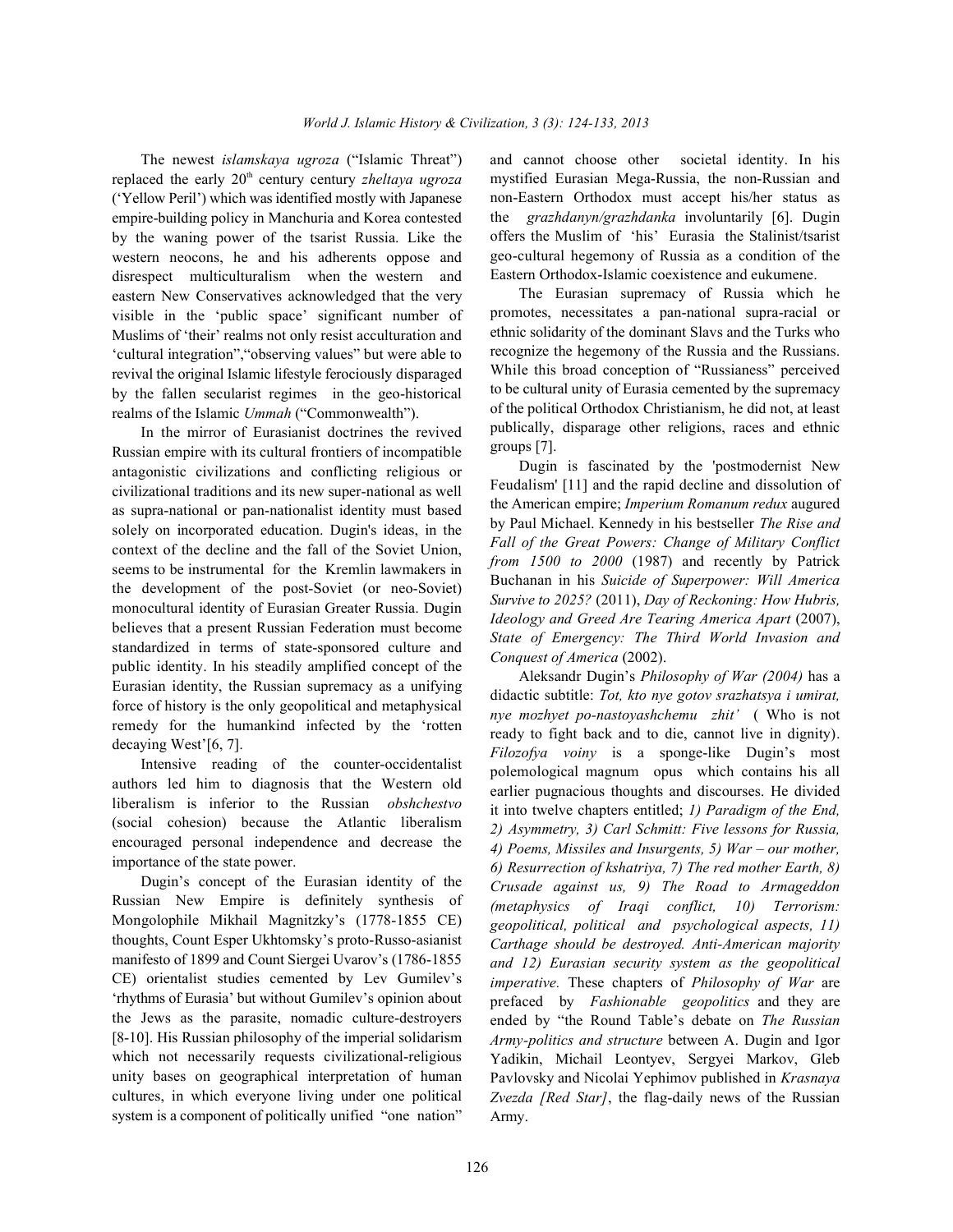several essays with subtitles. Because his book is not Aleksandrovich Bogdanov's ( 1873-1929) interests ranged translated into English, I decided here to inform the from the global system of power (he called it "tectology") Anglophonic reader about the contents: to the human rejuvenation through mass blood

*Marxism, Geopolitical paradigm, The War of Nations,* "vanguard of the toilers". Bogdanov, the almost forgotten *Clash of Religions, General Rule.* Chapter 2: *Objective* father-founder of the Soviet Union, published three *view, Thesis of the West: mono-polar world, the* volumes of *Empiriomonizm: Stat'i po Filosofii*s *Mono-polar order: with plus or minus sign?* (Moscow, 1904–1906), a study, in which Marxism is *Multi- polarity, Russia as the core of the would-be* assimilated with works of Ernst Mach. Bogdanov's *alternative, Numerous aspects of asymmetry,* controversial ideas influenced profoundly Nikolai *Eurasianism: Asymmetric philosophy.* Chapter 3: *Lesson* Bukharin. He not only philosophized. In 1907, one year *One: Politics, Politics above all (uber alles),. Lesson* after publication of his treatise, A.A. Bogdanov together *Two: There will always be enemies, there will always be* with Lenin and Leonid Krasin prepared successful bank *friends, Lesson 3: Politics of "exceptional* robbery in Tiflis. *circumstances" and decisiveness, Lesson 4: Imperative* In 1910, Bogdanov, Anatoly Lunacharsky *of the "Greater Space", Lesson 5: "War World" and the* (Bogdanov's brother-in-law), Mikhail Pokrovsky and their *guerrilla theology, The final remarks. Chapter 4: Schmitt* disciples organized the Russian Marxist school on *on types of civilizations, This dreadful poem, Nuclear* picturesque Italian Isle of Capri and in Bologna when *guerrilla warfare, The Chapter 5: War and peace,* Lenin and his supporters established their own Russian *Grassroots' Mobilization, Death as the teacher, The rare* school outside of Paris. Bogdanov became a most *"I", The fatherland knows such plants, Abide by your* important theoretician of the *Proletkult* or "proletarian art *obligations, Chapter 6: Revival of Kshatriyas, Triple* movement"(1918-1920) in the Bolsheviks-controlled *origin of Indo-European society, The caste of possessors,* Russia. Bogdanov started his bizarre blood transfusions *Under the sign of Great Desire, Two ethics, Politics- task* in 1924, hoping to be constantly young. Lenin's sister *of heroes, Vaishes, Caste metamorphose of the Soviet* Maria Ulianova participated in Bogdanov's transfusions. *Army, New Russian Kshatriyas, Chapter 7: The Red* He founded the Institute for Hematology and Blood *Mother Earth, Dragon Teeth, Destructive hordes of the* Transfusions named after him After eleven blood *market, Meta-civilizations, Militiarism-Eurasianism-* transfusions, he claimed that his balding was halted and *socialism, Chapter 8: Liberalism: totalitarian ideology,* "he became 10 years younger" wrote Leonid Krasin to his *USA-quintessence of the West, Protestantism as ideology,* wife [12]. *Empire of Evil, Pentecostalism, They will not rest as* But blood type incompatibility or the blood of a *long as they will not destroy as to the last one,* student suffering from malaria and tuberculosis cost him *Chapter 9: American Messianism, America's waiting* life. Most important Bogdanov's works are not translated *for Armageddon, Blessed one who take your children* into English. Bogdanov published his since-fiction novel, *and smashed them against the stone! Nightmare of Krasnaya Zvezda* (Red Star) about a communist-feminist *used predictions, Chapter 10: Social-political function* colony of unisex humans on Mars [13]. *of terrorism, Geopolitical aspects of terrorism,* The Red Star became a logo of the Soviets. The novel *Psychology of terrorism, Demonization of terrorism,* contains the medical (or pseudo-medical) instruction of *Chapter 11: Obsessive repetition of Cato the Elder,* blood transfusion on the Red Planet. In his *Tectologia*, *Rome and Carthage in the 20<sup>th</sup> century, Russian Army as* Bogdanov proposed organizational principles that *the last subject of the world history, Army and Politics,* underlie all systems of power based on technology and *the Coming Russian Catullus, Anti-American Majority,* biology which will lead to absolute technocracy. Dugin *Chapter 12 (without subtitles)* discusses his blood transfusions in his Philosophy of

Those titles and subtitles give more information War [14]. about author's ideological positions than his lecturing, The most sanguine and dreadfully poetical is its mostly based on Carl Schmitt's and Ernst Junger's chapter 5 and specially its two paragraph "*Death as the* writings, peppered with bizarre 'vampirism' of Alexander *Teacher*" and " *The rare 'I*", in which Dugin praises Bogdanov (aka Malinousky), a second to Lenin top Ernst Junger's *Storm of Steel (In Stahlgewittern)* and

All chapters of Dugin's study are divided into an 'element' of the early Soviet academe. Alexander Chapter 1: *The last step of generalization, Real* transfusion from the younger generations to the ageing

Bolshevik whose pseudo-scientific cult of blood became *Fire and Blood* and use the Jungerian glorification of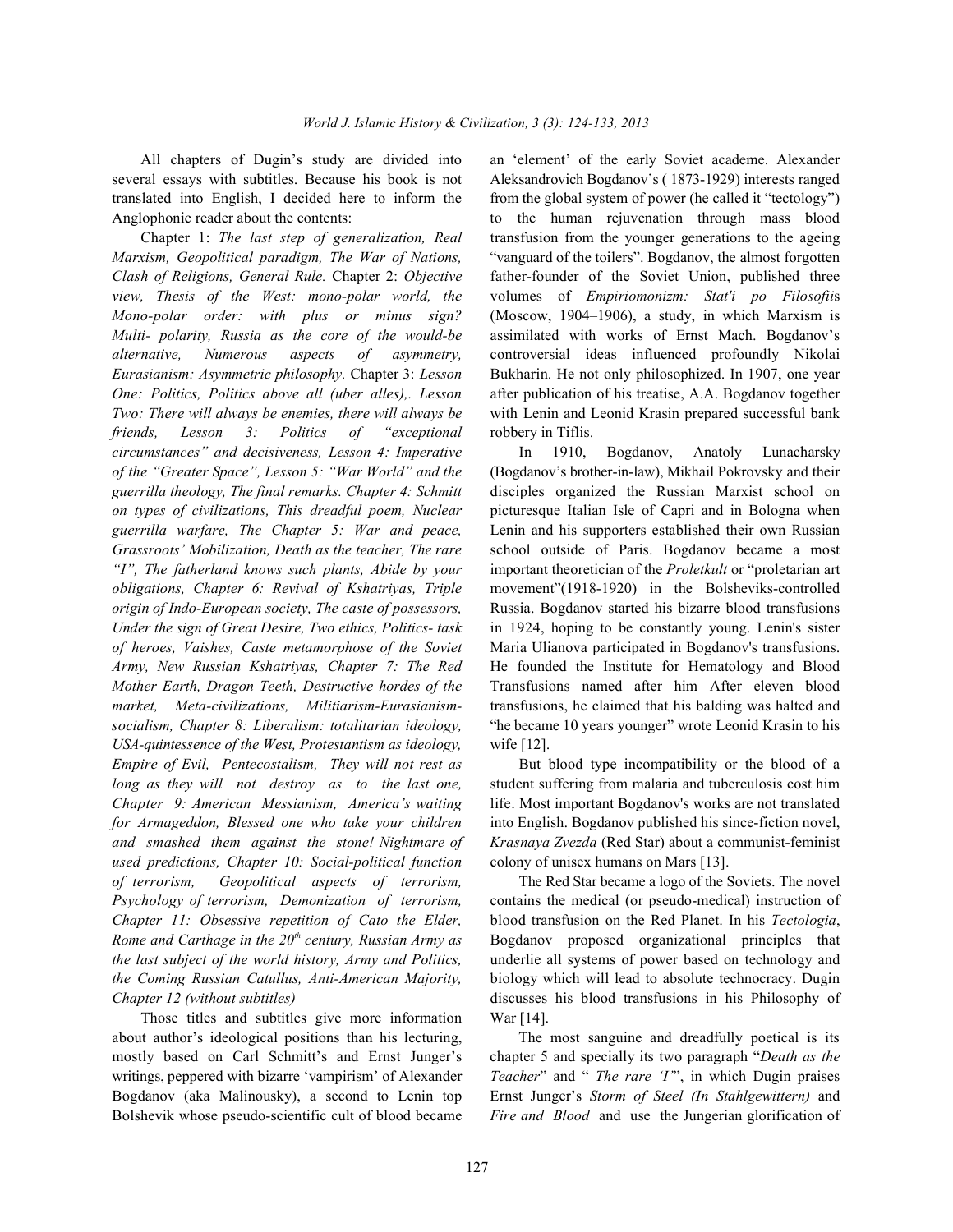the "true Indo-European total war" for his own Transylvanian vampires…Blood- mystery, puzzling secret prolegomena to veneration of spilled blood. This is the Dugin's heart of darkness and essence of his philosophy of many endless wars for "larger space" (*bolshoye prostranstvo*).

Dugin writes that "war is not more amoral than other aspects of earthly existence. Simply, she uncovers and displays what is in other spheres of life hidden, veiled and powdered…Mortality of man comes out (in the war ) from the periphery of peaceful existence of civil society as the most essential, intimate and death emerges as a philosophical fact, simultaneously as subject and object. Death is individualized and enters into people in her unique logic and mood… Over the mud and agony, over heaps of dead bodies, over sultry waves of fear and sudden spasms of fury, calm 'gothic' and peaceful arches of the Unknown are raised. There is a secret peace in the war, anxious big 'Yes' for predestined life" [14]. Dugin supports his admiration of the war by Ernst Junger's book *War-our mother.* "War displays to us what exactly is the sepulcher and she reminds for the modern man who abandoned his own roots in his visions that he is from the dust and that he will return to the dust…Illusion of security, rituals of protectiveness, the living world took from the man his *konkryetiky trupa* (authenticity of cadaver) [14]. He scorns the modern society that this reality of death is today perverted and studied only by maniacs. In the age of constantly commemorated dead ancestors, lamented precursors or victims of wars, in the times of profitable "memory of death" (*pamyat' o smyrti),* the "pedagogy of contemplation of cadaver" ( *pedagogika sozyertzanya trupa*) became a mere part of the spiritual contemplation of quantity [14]. In the mass culture which misrepresents the real knowledge of death or falsified her essence, the rumination on real death is lost by people turned into zombies or " living dead corpses" (*zhivye martvertzy, martvye trypy).* The war, by her unpredictability and blindness, by her cruelty and misery, coerces us to return "to our frontiers, where the Man comes to his end and where begins his Death" [14]. Like Bogdanov, Yunger and other mystics of *haema*, Dugin is fascinated by the blood. The modern Russian cult of "spilled holy blood" emphasized by both the Levitical Law [15] and Eucharistic ceremonies of the Eastern Orthodox Church (anaphoras) is amalgamated with the pagan Nordic (Varangian) war rituals of *Blots* in Dugin's poetical narrative. The *ichor* [16] of Dugin's war gods = "gods-making bolsheviks" (*bolsheviki-bogostroitelye)* is "*taynyi*" (sacred/secret) fountain of youth and life "like for the Scythian and

Romantic nationalists. Dugin's philosophy of war is well entrenched in Lev Gumilev's geographic determinism and Halford Mackinder's geopolitical division of the world into the Pivotal Great Islands and the Eurasian Heartland. He divides the world into two spheres: the zone of thalassocratic civilizations of "Sea Power" and its opposition; tellurocratic civilizations of "Great Land" [17]. Modern *thalassocratia* is a technocratic system of power based on plutocracy and ochlocracy, or the rule of few riches and rabble-hoi polloi typical for the Atlantic Rim and its occidentalized colonies-emporia in the New World of Americas, Sub-Saharan Africa and Southeast Asia+Australia. This system created a civilization of dealers. *Tellurocratia* is an ideocratic system of power based on aristocratic oligarchy, autocracy, hierarchy and collective conservatism. Tellurocracy creates a civilization of heroes. These two global systems constantly clash each other. According to Dugin, the Eurasian Heartland is the authentic Axis of History endlessly besieged and forced to fight against the market-searching Sea Power which uses the Muslim-dominated Rimland either as the "crescent of instability" or thalassocratic buffer zone. The holy mission of Russia is to liberate from the Atlantic captivity as large as possible realm of Rimland and to integrate it with Eurasian Empire [6]. It is titanic historical counter-crusade against the Trilateral Commission and Bilberg Club directed by David Rockefeller. Russian tellurocracy " must maximally weaken, demoralized, deceive and finally defeat her ancient foe by instigate chaos in the domestic policy of USA, by sustained support of separatist trends, social conflicts, dissident movements, extremism, rasism and sectarianism…It is imperative to break the Atlantic block on all levels simultaneously and in similar line of attack like the Atlanticism invaded the Warsaw Pact and the

state integrity of USSR… If all these diplomatic maneuvers will be unsuccessful, the Atlanticists will be

of the human being, precious *ya* ("I"). Blood-life, its secret, its *sgustka dushi* (clot of soul)" [14]. He identifies the war with natural human "*zhazhda krovi*" (desire of blood). "Cascade of blood gushes over the war like the red sail of dark galley" (*kak krasnyi parus mrachnoy galyery)* [14] and uncovers the second existential aspect of warfare; the necessity of belonging of the human being to community ( *obshchestvo*) and its soil (*pochva*). The German *Blut und Boden* is definitely his pattern, however, such sacrum of communal unity was/is not only unique for the German National Socialists and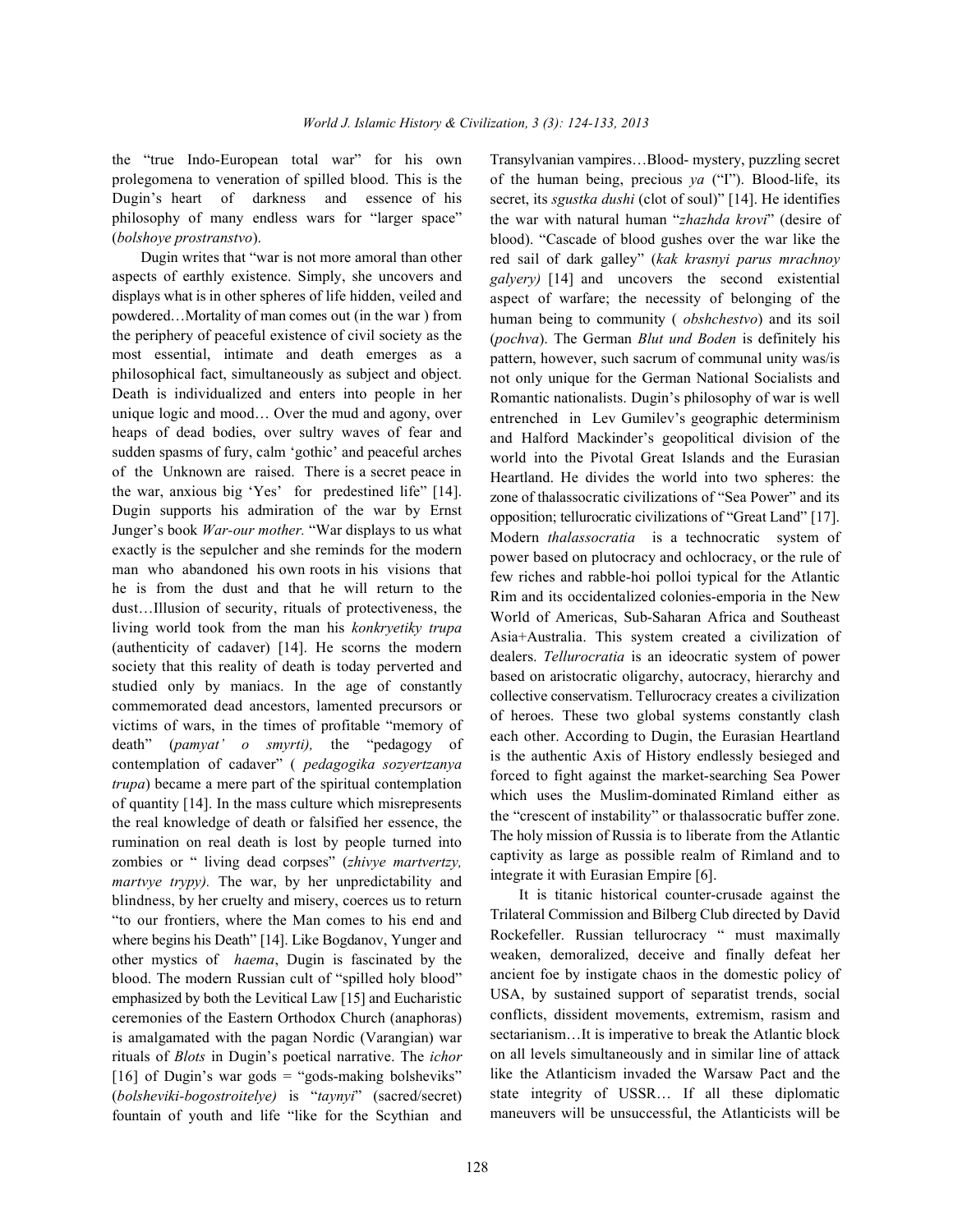rockets and cruise missiles…The final victory will neither Romanian Iron Guard and other modernized fascist be easy nor swift, but the last word in the world history parties with "different logics" [19] in which "there will no will be written in Russian by Russians" [18, 7] who will place for monopolized truths and ideological quarrels and lead the Anti-Trilateral Eurasian Coalition. What was lost dogmatic debates in our catacombs. We all are equally in 1991 will be assembled once again. According Dugin, robbed and marginalized by our common enemy. It is time Eurasia is stretched between " the English bastion of for religious, nationalist, bolshevist, occultist and atlanticism in the West and the Indo-Chinese Peninsula in subversive party of type more newer than Leninist VCPb the East, from Lapland in the North to the New Islamic and NSDAP" [19]. Caliphate (between Maghreb and Philippines) in the Prof. Aleksandr Dugin is an adviser of former South… Russians can exist only in and exclusively for Marshal of Duma, Gennadyi Syelezhnev and he is close the New Eurasian Empire. Geography is holy because is friend of generals Iminov and Pishchev from the determined by Perennial Tradition and *Geopolitika* is Supreme Command of Russian Army, editors of monthly secular because is determined by ideologies" [18]. *Orientir* published by the Russian Ministry of Defense His geopolitical concept of Greater Eurasia is influenced and the military publishing house "Ruskoye Zoloto" by the Belgian *nazbol* Jean Thiriart's "Euro-Soviet empire (Russian Gold) [20]. from Dublin to Vladivostok" and Austrian Jordanis von Despite the predicaments of leading Russian Lohausen's conception of "Eurussia" [6]. Dugin rejects all intellectuals and pessimistic demographic prognosis on pan-ethnic and pan-racial regional formations. Pan-turkism future of the Russian Federation and its territorial unity, and turanism is as harmful for supra-national universal Dugin believes in the bright and triumphant *pax russica* Eurasian imperialism as pangermanism or panslavism *restitute et novus conventus sovieticus reparabilis.* [18]. His "Confederacy of the Great Spaces" will have The old Russian proverb says *Pozhivom uvidim* several regional axis of "continental impulses": axis (We will see, if we will be alive). Duginism recycles Moscow-Erevan-Teheran will control Caucasus, Persian Russian model of Heglism-Marxism in which Prussian Gulf and Mediterranean and will sent Shiite impulses to state and socialism is replaced by Russiasian empire ruled the western Europe. Axis Moscow-Berlin-Tokyo will by kshatriyazed czaro-comissars. It is dialectic union of administrate the Pacific Rim and Siberia, the " cultural two disagreeable voices which form an equivocal and geological reservoir of Russia with its nuclear conception of the 'Holy Mather Russia". The ancient inter-continental missile bases in Murmansk and Arctic Greeks called it *cacophaton.* Some western analysts of Navy in Archangelsk". Dugin integrated in his concept the Russian politics and ideologies call Dugin "Rasputin of the little axis Chelabinsk-Khabarovsk Alexander of Putin". I propose " Cato the Elder of Kremlin". Solzhenitzyn's, Oswald Spengler's and Fyodor He dreams about the Russiasian conquest of "*zgnilyi* Dostoyevsky's description of Siberia [18]. He predicts *zapad*" (the 'rotten West'), the fall of the New victory of ideological triad of Orthodox Christianity- Atlantis and the Eurasian-Heraklean liberation of Fascism-National Communism originated from Third Germania-Prometheus by the neo-bolshevist kshatriyas of Rome, Third Reich and Third International protected by the "Red Mother of Scythia". He believe that if Attila's Gods's Angel-Protector incarnated in the person of horsemen, the czar Alexander I's Cossacks and Stalin's czar, social class, military order or political party of Red Army had been able to occupied European Heartland, "Eschatological Conservative Revolution". The angelic why not the Coming Over-Man of Russian Eurasia? party ( "Holy Alliance of Objectivism") which will use If Soviet panzer-divisions failed in *Mawarra-an-Nahr* Dostoyevsky's "Russia-Axe" (*Rossya-Topor*) or "Scarlet (Early Islamic name of the "Second Mesopotamia" of the Sword of Boris Savinkov" in the *Endkampf* (apocalyptic Central Asia, the lands between Syr-daria and Amu-daria vision borrowed from French geopolitical "proletarian rivers) and Afghanistan, why not the second Atlantic Templar" Jean Parvulesco!) is rather esoteric oracle of invader (USA) ? His geopolitical "*velikoye zhelanye*" Dugin after significant numbers of *stakans* (glass cups) of (Great Wish) is better and briefer demonstrated on his vodka than geopolitical forecasting [19]. Heavy drinking maps than in his YouTube lectures on ersatz-sovietism and philosophizing with Nietzschean hammer is well composed during the going-on Long Muslim Wars established Russian tradition. The "Party of Holy Alliance [Samuel Huntington's coined this name for Bush's 'War of Objectivism" will be ruled by the red-brown elite on Terror'].

defeated by Russian poets, partisans, pan-continental modeled on Waffen SS, ethos of Franco's Phalange,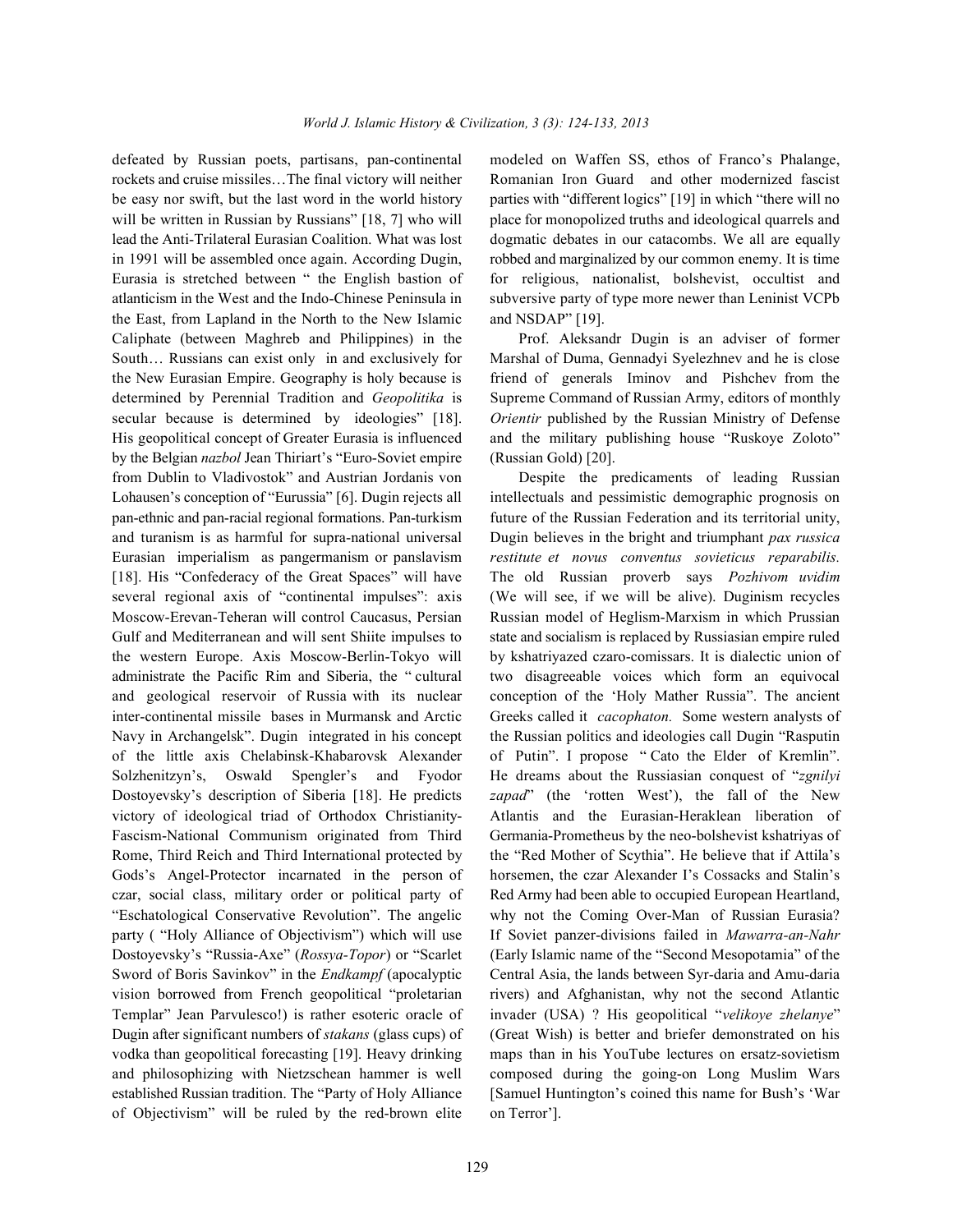Russian *potshviennitzvo* [21] originate from the 19<sup>th</sup> from the western reactionary populists,despite his century reactionary Slavophilism, tsarist Pan-Slavism ferocious anti-occidentalism. His philosophy of Russian and geo-cultural ideologies of both Nikolai I. Danilevskii *cnoot* (flog) and carrot for the emerging Muslim core state and Konstantin Leontev. This is the philosophical in Mediterranean Afrasia is still very vague. For sure, fundament where the roots of Russian anti-occidentalism *duginovshchina* should not be dismissed by the Islamic stem from. Like his teacher L. Gumilev, Alexander Dugin think-tanks as the noise of the Russian ultra-rightist views Russia as Asian superpower and Russians as fringe. Dugin's dialectics bases on deeper and well Eurasians, descendants of Scythians, Huns, Finno-Ugric camouflaged international project which has nothing nomads mixed with the Germans and Slavs and turned into common with the interests of the Muslims, Christians and empire by the Mongol khans, specially by the Gengiz Buddhists in the ex-Soviet Commonwealth of the Khan rather than the Byzantine Greeks. He several times "Independent" States. Prof. Alexander Dugin is very clear in his public lectures regarded Russians' inferiority and honest about his vision of the total and global complex in relation to Europe as an act of Third World's supremacy of the Russian Citadel in which he reserves self-betrayal similar to the political and cultural imitation many maximum security cells of slow death for the Muslim of the West implemented by the modernist self- revivalists to whom clash of civilizations is not alien westernicizators in Southeast Asia, Turkey, Japan and concept after historical experience of the Zionist Korea. Duginism ( in Russina language "*duginovschina")* duplication of Gulag. In Dugin's *Philosophy of War* and eurasianism are twin currents deriving from the against everybody who is not the subject of the Holy medieval/Renaissance concept of Moscow as "the Third Mother of Russia, the most prominent element of the and Last *Roma Nova"* [22]. At the time of transformation Russian geopolitics is his absolute conviction that the of the ex-Soviet Union into the United States of Orthodox Russians are the Chosen People of history Russia- which has made majority of Russians hostile to and modern global civilization not only of Eurasia. the western neo-democratism because of the cost The Orthodox Russians are either conquerors or martyrs lopsided to the advantages-the Russian ruling elite of the Muslim Eurasia, there is no third option in his of power express a strong support of Dugin's geopolitics. neo-eurasianism promising the revival of former glory of both the tsarist empire and the Communist Soviet **Appendices:** The transcript of video of a seminar Union. Dugin advices a non-engagement in the Muslim entitled "*Intellectual Discourse on Wahhabis: Resistance* Wars waged by the Zionist International against the *in the North Caucasus"* organized by The Center for Islamic Revivalism but with strong support of Iranian Conservative Studies of the Faculty of Sociology at ("Aryan" Shiites who have a historical tradition of the Moscow State University ( published in *Abror* ) in which Russo-Persian Alliances against the Sunni regional Alexander Dugin, discusses values which motivate the powers (the Osmanli and Durrani Islamic multi-ethnic Caucasian Mujahideen in Chechnya fighting for the states). Recently, once again, Dugin adjusted his new independent Islamic state and society. In a videotape geopolitical ideas to the newest political situation in the distributed by Stepan Vasilenko, the editor of a Russian Muslim lands (especially after the "Arab Spring" of 2011 media outlet of *SKFO-News,* Dugin's graphic description and the rebirth of the post-secularist Turkish regional of the savage beating of captured Chechen mujahed and power) and to the latest Kremlin's strategic planning. his last stand is the best illustration of both the Russian He significantly moderated his previous radical episteme of anti-guerrilla warfare and Dugin's elements of anti-Atlantic manifesto in accordance to the "rhythms" respect of the dying Muslim freedom fighter. of neo-Eurasianist fortune of war and peace. The long duration of the Islamic Revival (*as-sahwah al-islamiyyah)* **Alexander Dugin:** "You know, I want to tell a story which slowly but surely reshapes not only the paradigm of the seems very appropriate. One of the leaders of the Second neo-colonialist doctrines of global supremacy of either Chechen campaign, a FSB general, told me an interesting the telluric Russia or the talassocratic Atlantic Far West story which seems very important to me. An incident in

**CONCLUSION** Dugin's philosophy of the Russian War against both the The basic elements of Dugin's Eurasianism and resilient and profoundly depends on the news and views Islamic and the Western civilizations is politically very

but also the post-Soviet Muslim Eurasian Heartland. his life. During the Second Chechen War, his soldiers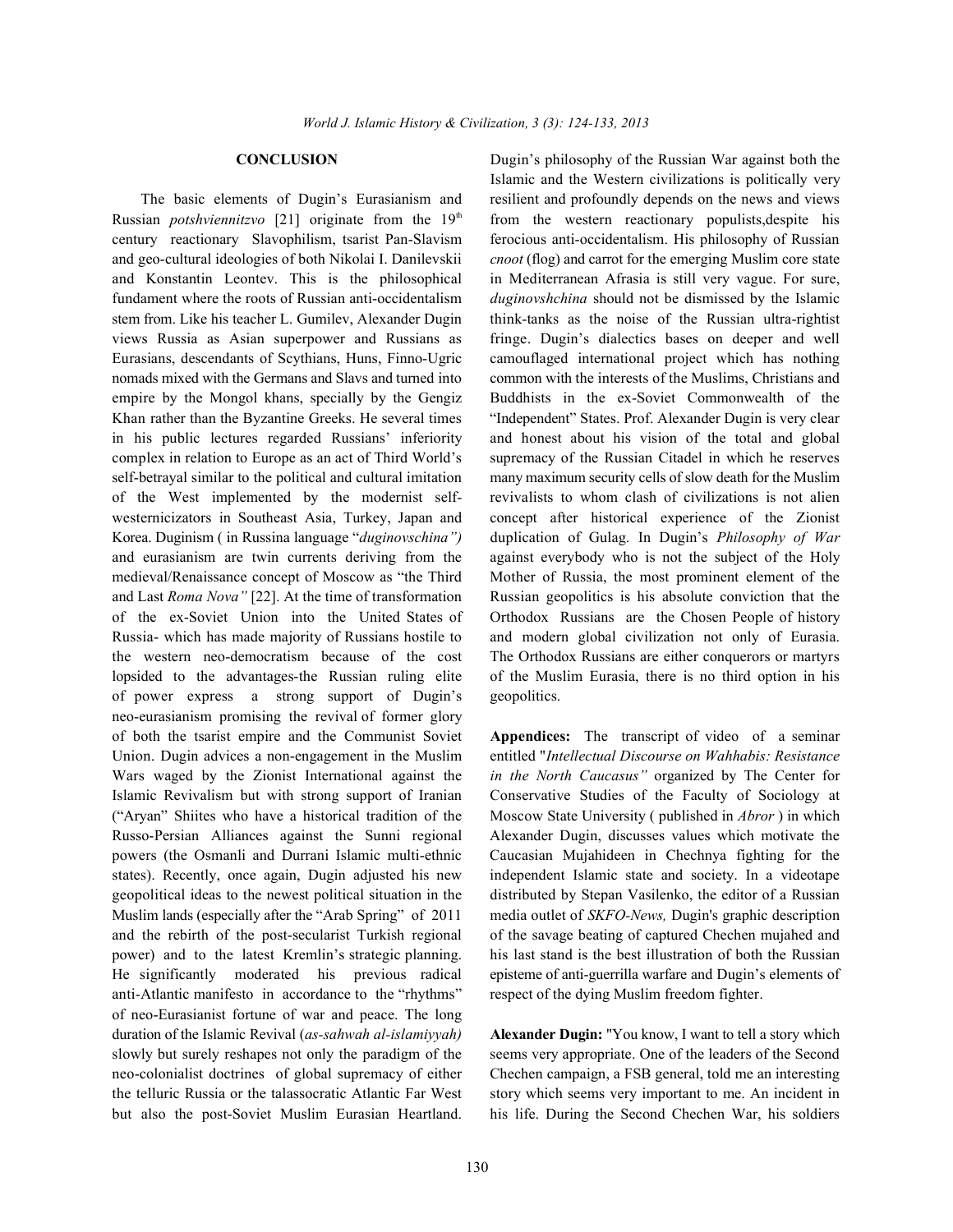secularist/sufist foes of the Islamic Law and State against (the Mujahideen) - "it's religion and the spirit inherent to any Muslim who adheres to the Salafi revivalism). He was it. They fight for their holy ideals and to oppose them is alone and somehow it has been possible to capture him. only possible with holy ideals". Our soldiers began to beat him very hard. They actually See; ''You fight for prostitutes - We fight for Allah...'' crippled him and seriously damaged all his vital organs. Quoted from *Kavkazcenter.com Thu., 10.01.1432 Hjr /* Precisely, he was almost crippled at the end. So, he was *16.12.2010, 19:27* lying there, covered with blood, completely massacred, his legs had been broken. The FSB general looked into his *We Are Going to Cure You with Poison (An Essay on the* eyes and he saw absolute calmness there. And when the general said to him: "What a SOB...", the mujahid made a gesture with his hand and gripped a general's boot, his eyes were still absolutely calm and he asked softly: "Why do you fight for ?" - even in his situation, he was asking this question. "You", he said, "fight for nightclubs, for Russian prostitutes, who stand along the roads, you fight for a chance of washing dishes in Europe, for such and such 'human rights values', while we, we fight for Allah, for absolute values and you can do everything to my body, but you can't do anything to my spirit.". And he laughed loudly. One soldier hit him. Well, the general was completely shocked.... so he went to drink to a cafeteria and left the dying man to his soldiers. Suddenly, he had heard gunshots. He ran out and saw an amazing picture. While being apparently powerless, the mujahid seized an appropriate moment when our soldiers were distracted. Using this moment, he grabbed an automatic riffle and shot at them. He had been already climbing into a car wishing to escape. The general killed him, but he has been absolutely amazed by life energy of this man and by the values that inspired him. And then he thought about his own values because he saw that this was neither for public relation, nor Dokku Umarov's (the Commander of the Emirate of Caucasia) propaganda, nor a demonstration, nor American financial support, this is not what we think. It was reality. So he thought: and as for me, what values I've been fighting for? Why he (the Mujahid) is really able to do such things for his values. He was not an isolated hero. The incident roughly demonstrated the state of mind which is prevalent on their side and the state of mind which was prevalent on our side. As a result, the FSB general came to very interesting conclusion. He said to me that for this state (the Russian state), with its deep crisis, with its loathsome management, with its so-called "values", with its TV, with its 'humor', with its absolutely inadequate policy, he, of course, was not ready to die for the Christian Orthodox at all. And then he began to 'convert' his soldiers to Christian Orthodoxy. He baptized them, invited priests,

131

captured a "Wahhabis"(standard label used by the etc... Only one power-he said-is able to resist them

# *Serpent)* **by Alexander Dugin**

**The Evolution of Capitalist Animals:** Traditionally, there is a bad attitude towards the serpent. It is a term of abuse. In memory of the temptation of Eve in Paradise the reptiles are deprived of legs and creep on their bellies upondamp, crude ground. The serpent has incorporated Satan. The dark spirit gallops through the graveyard on his legless, scaly horse during the night, frightening the vampires and doe-rabbits sleeping in the bushes. Being poisonous, cool and flexible the serpent attracts a little sympathy. Marx named the mole as a symbol of capitalism. Like a blind mole Capitalism digs gloomy holes in the hearts of the blotto people, rushing around in the vampiric labyrinths with increasing value for the benefit of the meanest minority and for the uncountable sufferings of the silliest majority. Gilles Deleuse has correctly noted that modern Capitalism is changing its symbol. The classical mole has exhausted its opportunities. His dirty holes have pitted the unfortunate ground so that reality has become a universal sieve, from which the inhabitants of that side of the great wall make faces. The Era of the Mole has ended. Capitalism, as Gilles Deleuse asserts, is entering a new phase; the phase of the serpent. In the modern globalist world the distinction between dominating and dominated, between men and women, full and hungry, doctors and patients, teachers and scholars is erasing itself. An open society is constructed in accordance with the serpent principle. Everything merges into everything else, the continuous social surfing penetrates the strata of global society. Capitalism no longer bribes Labour, but creates Labour in the form of entertainment. The cloning of people only became possible because Capitalism managed to clone Labour. Now it is clear why in a private office of the largest banking oligarchy a fat, unblinking terrarium can be located. Behind closed doors the animal and its owner look at each other with cold eyes and motionless, heavy eyelids. The Master of the Society of the Spectacle, a hypnotist for the hoaxed, paralysed Eurasian crowds that are the last to lie down by the luminescent escalator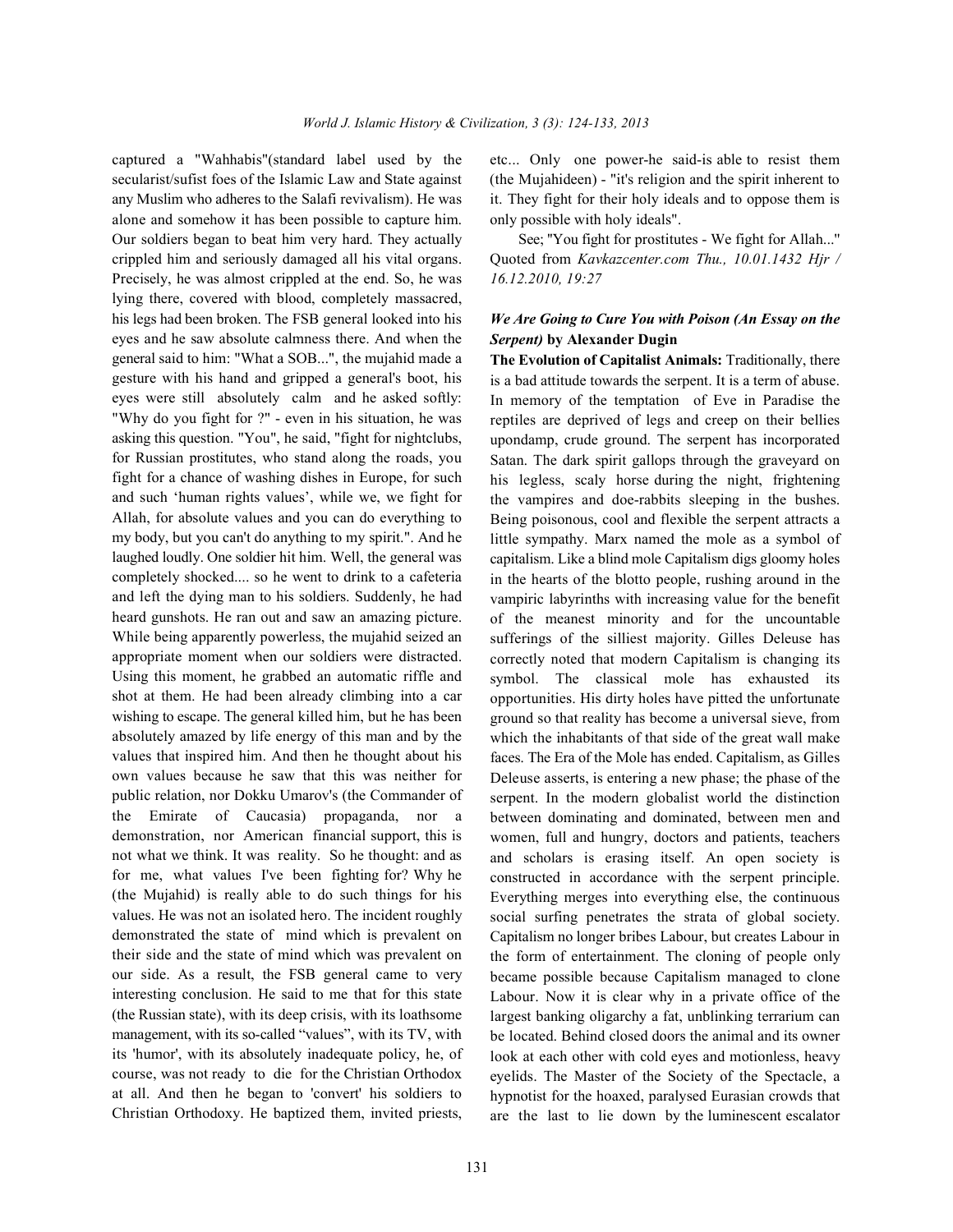The Oligarch probably knows about Deleuse. And the has died, has never lived. python knows, too. And Marx the prophet-dispersed around the four corners of the world-knows too. **Interview with "Rasputin of Putin' in the Polish**

**Serpents Against Serpents:** Tradition is an antithesis to Cartesianism. Formal logic-that was where the Morning Star began the subversion of our majestic, sacral world. Such logic prompts one to look for an alternative to the serpent. If the serpent is bad, then the non-serpent is good. But this is a trap: categorical thinking is anti-ontological, it operates with rational abstractions. No non-serpent is able to defeat the serpent. We can put this another way: Only a serpent can stand against another serpent. Just recall: "Be wise as the serpents" (Matthew, 10:16). The copper serpent, whose image was erected in the desert by Moses, is considered to be a prototype of the Redeemer. The serpent on a cross decorates the Orthodox temples. The serpent stands against the serpent - coiling flexible, bloodless body against his dark double. The serpent is a symbol of both the male and the female principle. An ancient legend says that Alexander the Great was born from a serpent. And in the Chinese tradition a serpent-like Yellow Dragon is considered to be a symbol of the heavenly Logos. A spiral incarnation of an anagogic idea, an idea that raises the spirit, like a puff of smoke ascending to the heavens, becoming thin and then dissolving in a sky-blue of absolute knowledge and becoming a banner of the Ophite Gnostics, esteeming the Superior Deity in the form of a serpent. The early Christians were aware of an amazing symbol, the Anfisbena, a two-headed serpent consisting of two halves, one black and one white, the two participants of the last struggle with a common body. Both Christ and antichrist have just one argument: The man - creepy degenerate of that final times, rolling in the bog of transparent illusions, soaking life only from the greedy and decaying soul of their victims.

**Our Terrarium:** Do you remember how long Nietzsche's Zarathustra was dragging the corpse of a smashed rope dancer behind him? And why? Because the disgust towards man and his easy acceptance of spiritual decay is not yet a argument to reject a difficult dispute with the spirit that denies life.

And if this is so, there is a new task on the day's agenda: The construction of our terrarium. The raising of a new, rather dangerous breed on the opposite side to the failed and unsuitable cliches of Cartesianism.

and fall into the globalist hell of the End of History. We henceforth shall cure you only with poison. He who

# **Conservative Political Journal** *Fronda***, No. 23/24, 2009 (My Translation from Polish Language)**

**Fronda:** Is the realization of your geopolitical conceptions an accidental fact, which is noted even by "*The Financial Times*"?

**Aleksander Dugin:** What you mean by "accidental"? For the Traditionalists, the word "accidental" does not exist. I am sure, that what is presented in my works, is not a viewpoint of one man, but a very true, only truth, this is like it is. In most of my books, which I wrote even ten years ago, I predicted the accurate development of events until today. Almost whole politological elite in Russia is intellectually impregnated by myself. Such words as geopolitics, eurasianism, mondialism, anti-Americanism, geo-economics, new Right, or Third Way have been introduced to public discourse by myself. The language of our right-wing and left-wing elite is slowly influenced by my ideas.

**Fronda:** And why did you joyfully welcome election of George Bush as the President of USA?

**Dugin:** I think, that Bush will perform his Atlantic policy in less veiled manner and simultaneously more arrogantly than Clinton. And thanks to it, even those who have some illusions about Americans soon will understand that he is a ruthless gendarme of the world. In Empire of Evil, which USA is, cannot be a good leader. There, come out only leaders like Clinton who quietly spins his global (mondialist) intrigues, or Bush, who, I hope, by his unsophisticated approach will drive away from him all those environments and elites who display some tendencies toward Eurasianism.

**Fronda:** In the land of such geopolitical Antichrist-as you call the United States-the leading geopolitical expert is Zbigniew Brzezinski, who recently published his book "*Great Chessboard"*. For him, like in your geopolitical concepts, Eurasia is the pivotal concept. Who dominates it, holds the key of control over the world.

**Dugin:** Everything what Brzezinski writes in his "*Great Chessboard*" is true. I writes similarly in my "*Foundations of Geopolitics"*-but from opposite site.